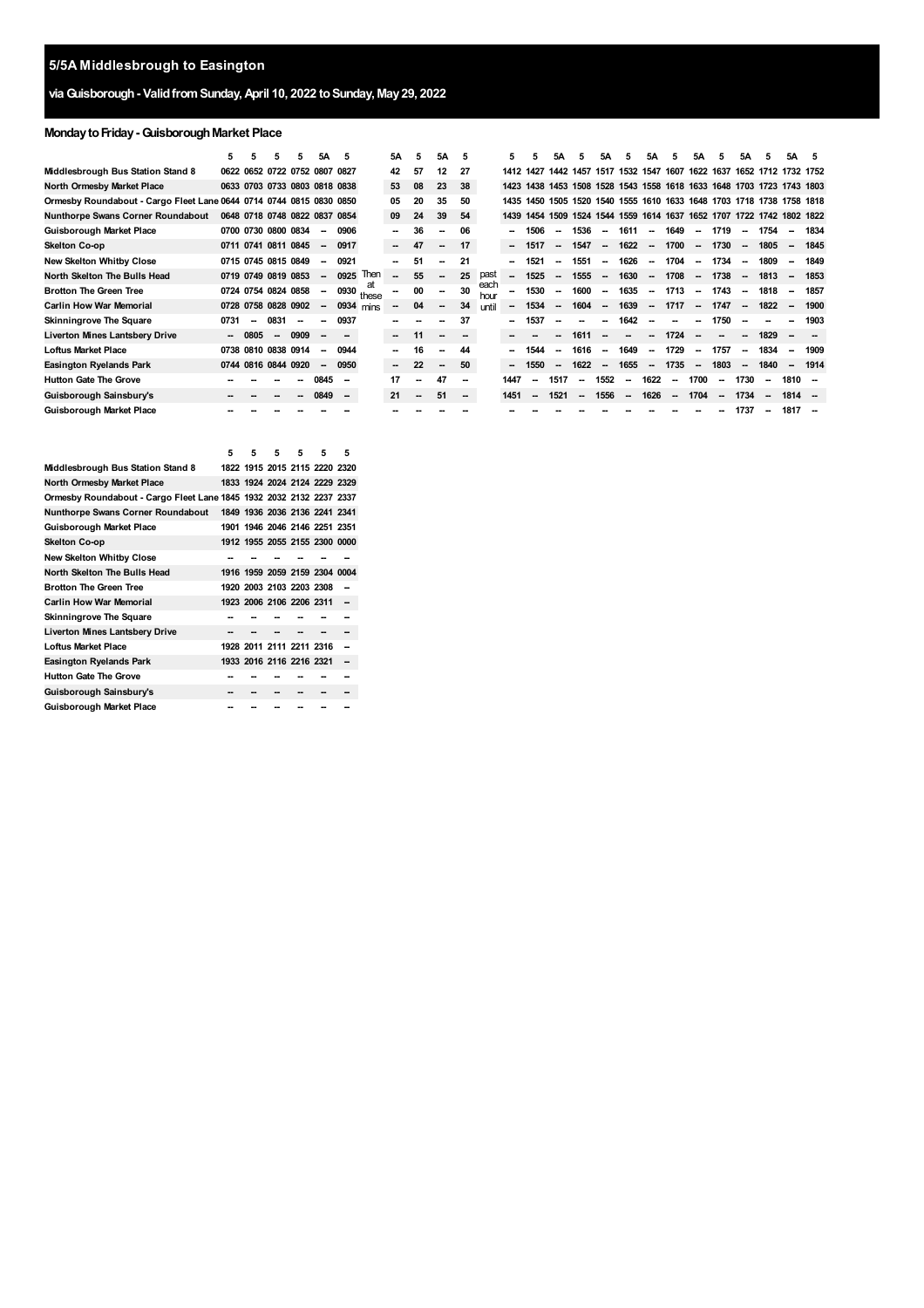# **Monday to Friday - Middlesbrough Bus Station Stand 11**

|                                                                                                                                                                         | 5              | 5 | 5              | 5A <sup>1</sup>          | 5                                  | 5А                       | 5    | 5A <sup>1</sup>          | 5                        | 5Α                       | 5                        | <b>5A</b>                | 5                        | <b>5A</b>                | 5                        | <b>5A</b>                | 5                                                                                                                                 | 5A     | 5.      | 5A                       | 5.     | 5A                       | 5      | 5А                       | 5.                       | 5Α   |
|-------------------------------------------------------------------------------------------------------------------------------------------------------------------------|----------------|---|----------------|--------------------------|------------------------------------|--------------------------|------|--------------------------|--------------------------|--------------------------|--------------------------|--------------------------|--------------------------|--------------------------|--------------------------|--------------------------|-----------------------------------------------------------------------------------------------------------------------------------|--------|---------|--------------------------|--------|--------------------------|--------|--------------------------|--------------------------|------|
| Guisborough Sainsbury's                                                                                                                                                 |                |   |                |                          |                                    |                          |      |                          | $\overline{\phantom{a}}$ | 0851                     | $\overline{\phantom{a}}$ | 0921                     | $\overline{\phantom{a}}$ | 0951                     | $\sim$                   | 1021                     | $\sim$                                                                                                                            | 1051   | -       | 1121                     | $\sim$ | 1151                     | $\sim$ | 1221                     | $\overline{\phantom{a}}$ | 1251 |
| <b>Easington Ryelands Park</b>                                                                                                                                          |                |   | 0458 0558 0616 | $\overline{\phantom{a}}$ | 0638                               | -                        | 0706 | $\sim$                   | 0747                     | $\sim$                   | 0825                     | $\overline{\phantom{a}}$ | 0857                     | $\sim$                   | 0925                     | $\overline{\phantom{a}}$ | 0957                                                                                                                              | $\sim$ | 1025    | $\sim$                   | 1057   | $\sim$                   | 1125   | $\overline{\phantom{a}}$ | $1157 -$                 |      |
| <b>Loftus Market Place</b>                                                                                                                                              | 0503 0603 0621 |   |                | $\overline{\phantom{a}}$ | 0643                               | -                        | 0711 | $\overline{\phantom{a}}$ | 0753                     | $\sim$                   | 0831                     | $\overline{\phantom{a}}$ | 0903                     | $\overline{\phantom{a}}$ | 0931                     | $\overline{\phantom{a}}$ | 1003                                                                                                                              | $\sim$ | 1031    | $\sim$                   | 1103   | $\sim$                   | 1131   | $\sim$                   | 1203                     |      |
| <b>Liverton Mines Lantsbery Drive</b>                                                                                                                                   |                |   | 0627           |                          |                                    |                          | 0717 |                          | -                        | $\overline{\phantom{a}}$ | 0837                     | $\overline{\phantom{a}}$ | -                        | $\sim$                   | 0937                     | $\overline{\phantom{a}}$ | --                                                                                                                                | $\sim$ | 1037    | $\sim$                   | $\sim$ | $\sim$                   | 1137   |                          |                          |      |
| <b>Skinningrove The Square</b>                                                                                                                                          |                |   |                |                          | 0650                               | $\overline{\phantom{a}}$ |      | -                        | 0800                     | -                        | -                        | -                        | 0910                     | $\overline{\phantom{a}}$ | $\overline{\phantom{a}}$ | $\overline{\phantom{a}}$ | 1010                                                                                                                              | $\sim$ | ۰.      | $\overline{\phantom{a}}$ | 1110   | $\overline{\phantom{a}}$ |        | --                       | $1210 -$                 |      |
| <b>Carlin How War Memorial</b>                                                                                                                                          |                |   | 0509 0610 0634 | $\overline{\phantom{a}}$ | 0654                               | $\overline{\phantom{a}}$ | 0724 | $\overline{\phantom{a}}$ | 0804                     | $\sim$                   | 0844                     | $\sim$                   | 0914                     | $\sim$                   | 0944                     | $\overline{\phantom{a}}$ | 1014                                                                                                                              | $\sim$ | 1044    | $\sim$                   | 1114   | $\sim$                   | 1144   | $\overline{\phantom{a}}$ | $1214 -$                 |      |
| <b>Brotton The Green Tree</b>                                                                                                                                           |                |   | 0513 0614 0638 | $\overline{\phantom{a}}$ | 0658                               | $\overline{\phantom{a}}$ | 0728 | $\overline{\phantom{a}}$ | 0808                     | $\sim$                   | 0848                     | $\sim$                   | 0918                     | $\overline{\phantom{a}}$ | 0948                     | $\overline{\phantom{a}}$ | 1018                                                                                                                              | $\sim$ | 1048    | $\sim$                   | 1118   | $\sim$                   | 1148   | $\sim$                   | $1218 -$                 |      |
| North Skelton The Bulls Head                                                                                                                                            |                |   | 0516 0619 0643 | $\sim$                   | 0703                               | $\overline{\phantom{a}}$ | 0733 | $\overline{\phantom{a}}$ | 0813                     | $\sim$                   | 0853                     | $\sim$                   | 0923                     | $\sim$                   | 0953                     | $\overline{\phantom{a}}$ | 1023                                                                                                                              | $\sim$ | 1053    | $\sim$                   | 1123   | $\sim$                   | 1153   | $\sim$                   | $1223 -$                 |      |
| <b>New Skelton Whitby Close</b>                                                                                                                                         |                |   | 0647           | $\overline{\phantom{a}}$ | 0707                               | $\overline{\phantom{a}}$ | 0737 | $\overline{\phantom{a}}$ | 0817                     | $\sim$                   | 0857                     | $\sim$                   | 0927                     | $\overline{\phantom{a}}$ | 0957                     | $\overline{\phantom{a}}$ | 1027                                                                                                                              | $\sim$ | 1057    | $\sim$                   | 1127   | $\sim$                   | 1157   | $\sim$                   | 1227                     |      |
| Skelton Co-op                                                                                                                                                           | 0520           |   | 0623 0652      | $\overline{\phantom{a}}$ | 0712                               | $\sim$                   | 0742 | $\sim$                   | 0822                     | $\sim$                   | 0902                     | $\sim$                   | 0932                     | $\sim$                   | 1002                     | $\overline{\phantom{a}}$ | 1032                                                                                                                              |        | $-1102$ | $\sim$                   | 1132   | $\sim$                   | 1202   | $\overline{\phantom{a}}$ | $1232 -$                 |      |
| <b>Guisborough Market Place</b>                                                                                                                                         |                |   |                |                          | 0530 0634 0703 0709 0723 0734 0753 |                          |      | $\overline{\phantom{a}}$ |                          |                          |                          |                          |                          |                          |                          |                          | 0833 0854 0913 0924 0943 0954 1013 1024 1043 1054 1113 1124 1143 1154 1213 1224 1243 1254                                         |        |         |                          |        |                          |        |                          |                          |      |
| <b>Hutton Gate The Grove</b>                                                                                                                                            |                |   | $\sim$         | 0716                     | $\sim$                             | 0741                     |      | -                        | $\overline{\phantom{a}}$ | 0901                     | $\overline{\phantom{a}}$ | 0931                     | $\overline{\phantom{a}}$ | 1001                     | $\sim$                   | 1031                     | $\sim$                                                                                                                            | 1101   | $\sim$  | 1131                     | $\sim$ | 1201                     | $\sim$ | 1231                     | $\overline{\phantom{a}}$ | 1301 |
| <b>Nunthorpe Swans Corner Roundabout</b>                                                                                                                                |                |   |                |                          |                                    |                          |      |                          |                          |                          |                          |                          |                          |                          |                          |                          | 0539 0646 0715 0725 0735 0750 0805 0825 0845 0910 0925 0940 0955 1010 1025 1040 1055 1110 1125 1140 1155 1210 1225 1240 1255 1310 |        |         |                          |        |                          |        |                          |                          |      |
| Ormesby Roundabout - Cargo Fleet Lane 0543 0651 0720 0730 0740 0755 0810 0830 0850 0915 0930 0945 1000 1015 1030 1045 1100 1115 1130 1145 1200 1215 1230 1245 1300 1315 |                |   |                |                          |                                    |                          |      |                          |                          |                          |                          |                          |                          |                          |                          |                          |                                                                                                                                   |        |         |                          |        |                          |        |                          |                          |      |
| North Ormesby Market Place                                                                                                                                              |                |   |                |                          |                                    |                          |      |                          |                          |                          |                          |                          |                          |                          |                          |                          | 0550 0703 0733 0748 0758 0813 0828 0848 0908 0928 0943 0958 1013 1028 1043 1058 1113 1128 1143 1158 1213 1228 1243 1258 1313 1328 |        |         |                          |        |                          |        |                          |                          |      |
| Middlesbrough Bus Station Stand 11                                                                                                                                      |                |   |                |                          |                                    |                          |      |                          |                          |                          |                          |                          |                          |                          |                          |                          | 0557 0712 0742 0757 0807 0822 0837 0857 0917 0937 0952 1007 1022 1037 1052 1107 1122 1137 1152 1207 1222 1237 1252 1307 1322 1337 |        |         |                          |        |                          |        |                          |                          |      |

|                                                                                                                                                               | 5.   | <b>5A</b>                | 5      | <b>5A</b>                | 5.     | <b>5A</b>                | 5                        | <b>5A</b>                | -5                       | 5A                       | 5                        | 5A                       | -5                                                                                                                      | 5A                       | 5                        | 5A                       | 5.                                      | 5      | 5                        | 5.   | 5  | 5 | 5 | 5 |
|---------------------------------------------------------------------------------------------------------------------------------------------------------------|------|--------------------------|--------|--------------------------|--------|--------------------------|--------------------------|--------------------------|--------------------------|--------------------------|--------------------------|--------------------------|-------------------------------------------------------------------------------------------------------------------------|--------------------------|--------------------------|--------------------------|-----------------------------------------|--------|--------------------------|------|----|---|---|---|
| Guisborough Sainsbury's                                                                                                                                       |      | 1321                     | --     | 1351                     | $\sim$ | 1421                     | $\overline{\phantom{a}}$ | 1451                     | $\overline{\phantom{a}}$ | 1521                     | $\overline{\phantom{a}}$ | 1556                     | $\overline{\phantom{a}}$                                                                                                | 1626                     | $\overline{\phantom{a}}$ | 1704                     |                                         |        |                          |      |    |   |   |   |
| Easington Ryelands Park                                                                                                                                       | 1225 | $\overline{\phantom{a}}$ | 1257   | $\sim$                   | 1325   | $\overline{\phantom{a}}$ | 1357                     | $\overline{\phantom{a}}$ | 1425                     | $\overline{\phantom{a}}$ | 1457                     | $\overline{\phantom{a}}$ | 1530                                                                                                                    | $\overline{\phantom{a}}$ | 1602                     | $\overline{\phantom{a}}$ | 1643 1708 1740 1815 1918 2018 2118 2218 |        |                          |      |    |   |   |   |
| Loftus Market Place                                                                                                                                           | 1231 | --                       | 1303   |                          | 1331   | $\overline{\phantom{a}}$ | 1403                     | $\overline{\phantom{a}}$ | 1431                     | -                        | 1503                     | $\overline{\phantom{a}}$ | 1536                                                                                                                    | $\overline{\phantom{a}}$ | 1608                     | $\overline{\phantom{a}}$ | 1649 1714 1746 1821 1923 2023 2123 2223 |        |                          |      |    |   |   |   |
| <b>Liverton Mines Lantsbery Drive</b>                                                                                                                         | 1237 |                          | --     | $\sim$                   | 1337   | $\overline{\phantom{a}}$ | -                        | -                        | 1437                     | -                        | -                        | -                        | 1542                                                                                                                    | $\overline{\phantom{a}}$ | -                        | -                        | 1655                                    | $\sim$ | 1752                     |      |    |   |   |   |
| <b>Skinningrove The Square</b>                                                                                                                                |      |                          | 1310   | $\overline{\phantom{a}}$ | --     | $\overline{\phantom{a}}$ | 1410                     | $\overline{\phantom{a}}$ | -                        | $\overline{\phantom{a}}$ | 1510                     | $\overline{\phantom{a}}$ | -                                                                                                                       | $\overline{\phantom{a}}$ | 1615                     | $\overline{\phantom{a}}$ | $\sim$                                  | 1721   | $\overline{\phantom{a}}$ | 1828 | -- |   |   |   |
| <b>Carlin How War Memorial</b>                                                                                                                                | 1244 | $\overline{\phantom{a}}$ | 1314   | $\sim$                   | 1344   | $\overline{\phantom{a}}$ | 1414                     | $\overline{\phantom{a}}$ | 1444                     | $\overline{\phantom{a}}$ | 1514                     | $\sim$                   | 1549                                                                                                                    | $\sim$                   | 1619                     | $\sim$                   | 1702 1725 1759 1832 1928 2028 2128 2228 |        |                          |      |    |   |   |   |
| <b>Brotton The Green Tree</b>                                                                                                                                 | 1248 | --                       | 1318   | $\sim$                   | 1348   | $\overline{\phantom{a}}$ | 1418                     | $\overline{\phantom{a}}$ | 1448                     | $\overline{\phantom{a}}$ | 1518                     | $\overline{\phantom{a}}$ | 1553                                                                                                                    | $\overline{\phantom{a}}$ | 1623                     | $\overline{\phantom{a}}$ | 1706 1729 1803 1836 1931 2031 2131 2231 |        |                          |      |    |   |   |   |
| North Skelton The Bulls Head                                                                                                                                  | 1253 | $\sim$                   | 1323   | $\sim$                   | 1353   | $\overline{\phantom{a}}$ | 1423                     | $\overline{\phantom{a}}$ | 1453                     | $\overline{\phantom{a}}$ | 1523                     | $\overline{\phantom{a}}$ | 1558                                                                                                                    | $\sim$                   | 1628                     | $\sim$                   | 1711 1734 1808 1841 1935 2035 2135 2235 |        |                          |      |    |   |   |   |
| <b>New Skelton Whitby Close</b>                                                                                                                               | 1257 | $\overline{\phantom{a}}$ | 1327   | $\overline{\phantom{a}}$ | 1357   | $\sim$                   | 1427                     | $\overline{\phantom{a}}$ | 1457                     | $\overline{\phantom{a}}$ | 1527                     | $\sim$                   | 1602                                                                                                                    | $\sim$                   | 1632                     | $\sim$                   | 1715 1738 1812 1845                     |        |                          |      |    |   |   |   |
| Skelton Co-op                                                                                                                                                 | 1302 | $\sim$                   | 1332   | $\overline{\phantom{a}}$ | 1402   | $\overline{\phantom{a}}$ | 1432                     | $\overline{\phantom{a}}$ | 1502                     | $\sim$                   | 1532                     | $\sim$                   | 1607                                                                                                                    |                          | $- 1637$                 | $\sim$                   | 1720 1743 1817 1850 1939 2039 2139 2239 |        |                          |      |    |   |   |   |
| Guisborough Market Place                                                                                                                                      |      | 1313 1324                |        |                          |        |                          |                          |                          |                          |                          |                          |                          | 1343 1354 1413 1424 1443 1454 1513 1524 1543 1559 1618 1629 1648 1707 1731 1754 1828 1901 1948 2048 2148 2248           |                          |                          |                          |                                         |        |                          |      |    |   |   |   |
| <b>Hutton Gate The Grove</b>                                                                                                                                  |      | 1331                     | $\sim$ | 1401                     | $\sim$ | 1431                     | $\overline{\phantom{a}}$ | 1501                     | $\sim$                   | 1531                     | $\overline{\phantom{a}}$ | 1606                     | $\sim$                                                                                                                  | 1636                     | $\sim$                   | 1714                     |                                         |        |                          |      |    |   |   |   |
| Nunthorpe Swans Corner Roundabout                                                                                                                             |      |                          |        |                          |        |                          |                          |                          |                          |                          |                          |                          | 1325 1340 1355 1410 1425 1440 1455 1510 1525 1540 1555 1615 1630 1645 1700 1723 1743 1806 1840 1913 1957 2057 2157 2257 |                          |                          |                          |                                         |        |                          |      |    |   |   |   |
| Ormesby Roundabout - Cargo Fleet Lane 1330 1345 1400 1415 1430 1445 1500 1515 1530 1545 1600 1620 1635 1650 1705 1728 1748 1811 1845 1918 2001 2101 2201 2301 |      |                          |        |                          |        |                          |                          |                          |                          |                          |                          |                          |                                                                                                                         |                          |                          |                          |                                         |        |                          |      |    |   |   |   |
| North Ormesby Market Place                                                                                                                                    |      | 1343 1358 1413 1428      |        |                          |        |                          |                          |                          |                          |                          |                          |                          | 1443 1501 1516 1531 1546 1601 1616 1636 1648 1703 1715 1737 1757 1818 1852 1925 2008 2108 2208 2308                     |                          |                          |                          |                                         |        |                          |      |    |   |   |   |
| Middlesbrough Bus Station Stand 11                                                                                                                            |      | 1352 1407 1422 1437      |        |                          |        |                          |                          |                          |                          |                          |                          |                          | 1452 1510 1525 1540 1555 1610 1625 1645 1657 1712 1724 1746 1804 1825 1859 1932 2015 2115 2215 2315                     |                          |                          |                          |                                         |        |                          |      |    |   |   |   |

<span id="page-1-0"></span><sup>1</sup> Term Time Only

### **Saturday- EasingtonRyelands Park**

|                                                                          | 5                        |                          | 5    | 5                                  | 5    | <b>5A</b>                | 5                        |             | 5Α     | 5  | 5Α                       | 5      |              | 5.        | 5                                                                | 5Α                       | 5                        | 5Α                       | 5                        | 5Α                       | 5    | 5 | 5 |                                                        |  |
|--------------------------------------------------------------------------|--------------------------|--------------------------|------|------------------------------------|------|--------------------------|--------------------------|-------------|--------|----|--------------------------|--------|--------------|-----------|------------------------------------------------------------------|--------------------------|--------------------------|--------------------------|--------------------------|--------------------------|------|---|---|--------------------------------------------------------|--|
| Middlesbrough Bus Station Stand 8                                        |                          |                          |      | 0622 0652 0722 0752 0822 0842 0857 |      |                          |                          |             | 12     | 27 | 42                       | 57     |              | 1542 1557 |                                                                  |                          |                          |                          |                          |                          |      |   |   | 1612 1627 1647 1707 1727 1752 1822 1915 2015 2115 2220 |  |
| North Ormesby Market Place                                               |                          |                          |      | 0633 0703 0733 0803 0833 0853 0908 |      |                          |                          |             | 23     | 38 | 53                       | 08     |              |           | 1553 1608 1623 1638 1658 1718 1738 1803 1833 1924 2024 2124 2229 |                          |                          |                          |                          |                          |      |   |   |                                                        |  |
| Ormesby Roundabout - Cargo Fleet Lane 0644 0714 0744 0815 0845 0905 0920 |                          |                          |      |                                    |      |                          |                          |             | 35     | 50 | 05                       | 20     |              | 1605      | 1620                                                             |                          |                          |                          |                          |                          |      |   |   | 1635 1650 1710 1730 1750 1813 1843 1932 2032 2132 2237 |  |
| Nunthorpe Swans Corner Roundabout                                        |                          |                          |      | 0648 0718 0748 0822 0849 0909 0924 |      |                          |                          |             | 39     | 54 | 09                       | 24     |              | 1609      | 1624 1639 1654 1714 1734 1754 1817 1847 1936 2036 2136 2241      |                          |                          |                          |                          |                          |      |   |   |                                                        |  |
| Hutton Gate The Grove                                                    |                          |                          |      |                                    |      | 0917                     | $\overline{\phantom{a}}$ |             | 47     |    |                          | --     |              | 1617      | --                                                               | 1647                     | -                        | 1722                     | $\sim$                   | 1802                     |      |   |   |                                                        |  |
| Guisborough Sainsbury's                                                  |                          |                          |      |                                    |      | 0921                     | $\overline{\phantom{a}}$ |             | 51     | -- | 21                       | $\sim$ |              | 1621      | --                                                               | 1651                     | $\overline{\phantom{a}}$ | 1726                     | $\overline{\phantom{a}}$ | 1806                     | --   |   |   |                                                        |  |
| Guisborough Market Place                                                 |                          |                          |      |                                    |      |                          |                          |             |        |    |                          |        |              |           |                                                                  |                          |                          | 1729                     | -                        | 1809                     |      |   |   |                                                        |  |
| Guisborough Market Place                                                 |                          |                          |      | 0700 0730 0800 0834 0901           |      | $\overline{\phantom{a}}$ | 0936                     | Then        |        | 06 | --                       | 36     | past         | --        | 1636                                                             | $\overline{\phantom{a}}$ | 1706                     | $\sim$                   | 1746                     | $\overline{\phantom{a}}$ |      |   |   | 1829 1859 1946 2046 2146 2251                          |  |
| Skelton Co-op                                                            |                          |                          |      | 0711 0741 0811 0845 0912           |      |                          | 0947                     | at<br>these | $\sim$ | 17 |                          | 47     | each<br>hour |           | 1647                                                             | $\overline{\phantom{a}}$ | 1717                     | $\sim$                   | 1757                     | $\sim$                   |      |   |   | 1840 1910 1955 2055 2155 2300                          |  |
| <b>New Skelton Whitby Close</b>                                          |                          |                          |      | 0715 0745 0815 0849 0916           |      |                          | 0951 mins                |             | $\sim$ | 21 | $\overline{\phantom{a}}$ | 51     | until        |           | 1651                                                             | $\overline{\phantom{a}}$ | 1721                     | $\overline{\phantom{a}}$ | 1801                     | $\overline{\phantom{a}}$ | 1844 |   |   |                                                        |  |
| North Skelton The Bulls Head                                             |                          |                          |      | 0719 0749 0819 0853 0920           |      |                          | 0955                     |             | $\sim$ | 25 | --                       | 55     |              |           | 1655                                                             | $\overline{\phantom{a}}$ | 1725                     | $\overline{\phantom{a}}$ | 1805                     | $\overline{\phantom{a}}$ |      |   |   | 1848 1915 1959 2059 2159 2304                          |  |
| <b>Brotton The Green Tree</b>                                            |                          |                          |      | 0724 0754 0824 0858 0925           |      | $\overline{\phantom{a}}$ | 1000                     |             | $\sim$ | 30 | $\sim$                   | 00     |              |           | 1700                                                             | $\overline{\phantom{a}}$ | 1730                     | $\sim$                   | 1810                     | $\overline{\phantom{a}}$ |      |   |   | 1852 1919 2003 2103 2203 2308                          |  |
| Carlin How War Memorial                                                  |                          |                          |      | 0728 0758 0828 0902 0929           |      |                          | 1004                     |             | $\sim$ | 34 | --                       | 04     |              |           | 1704                                                             | --                       | 1734                     |                          | 1814                     | $\sim$                   |      |   |   | 1855 1922 2006 2106 2206 2311                          |  |
| Skinningrove The Square                                                  | 0731                     | $\overline{\phantom{a}}$ | 0831 | $\sim$                             | 0932 |                          | -                        |             | $\sim$ | 37 | --                       | $\sim$ |              |           |                                                                  |                          | 1737                     |                          |                          |                          | 1858 |   |   |                                                        |  |
| Liverton Mines Lantsbery Drive                                           | $\overline{\phantom{a}}$ | 0805                     | --   | 0909                               | --   |                          | 1011                     |             |        |    |                          | 11     |              |           | 1711                                                             |                          |                          |                          | 1821                     |                          |      |   |   |                                                        |  |
| Loftus Market Place                                                      |                          |                          |      | 0738 0810 0838 0914 0939           |      |                          | 1016                     |             | $\sim$ | 44 | --                       | 16     |              | $\sim$    | 1716                                                             | $\sim$                   | 1744                     |                          | 1826                     | $\overline{\phantom{a}}$ | 1904 |   |   | 1927 2011 2111 2211 2316                               |  |
| Easington Ryelands Park                                                  |                          |                          |      | 0744 0816 0844 0920 0945           |      |                          | 1022                     |             | $\sim$ | 50 | --                       | 22     |              |           | 1722                                                             | $\sim$                   | 1750                     | $\sim$                   | 1832                     | $\sim$                   |      |   |   | 1909 1932 2016 2116 2216 2321                          |  |

|                                            | 5    |
|--------------------------------------------|------|
| Middlesbrough Bus Station Stand 8          | 2320 |
| North Ormesby Market Place                 | 2329 |
| Ormesby Roundabout - Cargo Fleet Lane 2337 |      |
| <b>Nunthorpe Swans Corner Roundabout</b>   | 2341 |
| <b>Hutton Gate The Grove</b>               |      |
| Guisborough Sainsbury's                    | --   |
| Guisborough Market Place                   |      |
| Guisborough Market Place                   | 2351 |
| Skelton Co-op                              | 0000 |
| <b>New Skelton Whitby Close</b>            |      |
| North Skelton The Bulls Head               | 0004 |
| <b>Brotton The Green Tree</b>              |      |
| <b>Carlin How War Memorial</b>             |      |
| <b>Skinningrove The Square</b>             |      |
| <b>Liverton Mines Lantsbery Drive</b>      |      |
| <b>Loftus Market Place</b>                 |      |
| <b>Easington Ryelands Park</b>             |      |